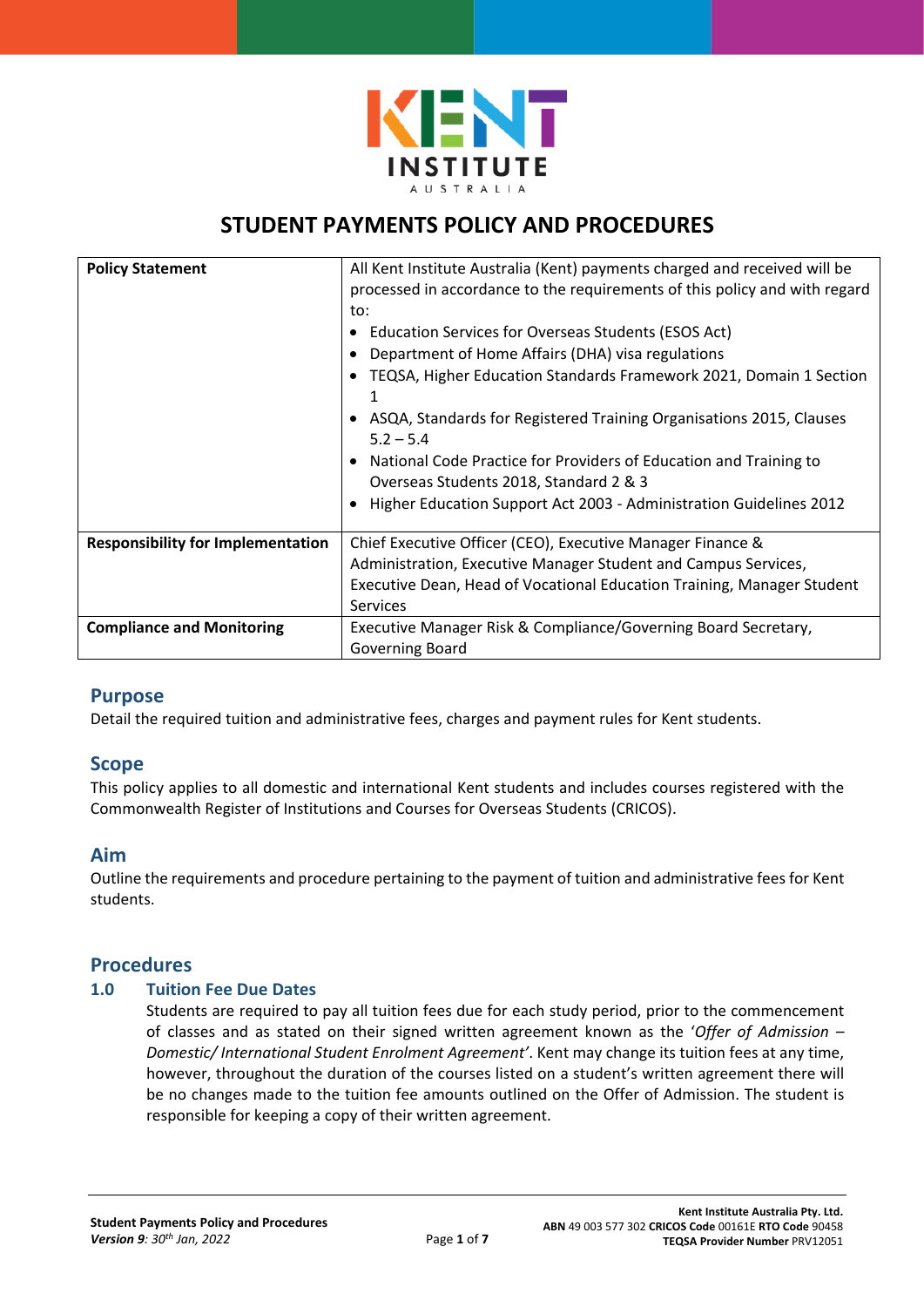If a student requests a change to their existing enrolment (course) they will be issued with a new written agreement (Offer of Admission) which will have the tuition fees applicable to their new course. and other applicable administrative charges.

Where a student is required to repeat a Unit, they will be required to make an additional tuition fee payment based on the current rate per unit applicable to the year in which unit is repeated.

#### **2.0 Students eligible for Vet Student Loans (VSL), FEE-HELP and HECS-HELP**

An eCAF is an Electronic Commonwealth Assistance Form and is required to be completed by eligible students wishing to use VSL HECS-HELP or FEE-HELP for the payment of their tuition fees.

Where a student is approved and opts to defer payment of all outstanding fees or student contribution amounts via the Higher Education Loam Program they will not be required to pay any tuition fees upfront at the commencement of each study period.

Charges will apply where the student remains enrolled after the applicable census date for unit/subject/ Unit of Competency has passed. Census dates for all study periods are published on the relevant Kent Academic Calendar.

## **3.0 Re-crediting of charges - VSL, FEE-HELP and HECS-HELP**

If a student withdraws from a unit after the Census Date due to 'special circumstances', they can apply to Kent to have their HELP or VSL debt remitted (and their HELP Loan Limit re-credited if applicable). *For more information on this process, refer to Clause 7.0 of the Kent [Student Refund Policy and](https://kent.edu.au/kent3/wp-content/uploads/policy-student-refund-policy-procedures.pdf)  [Procedures](https://kent.edu.au/kent3/wp-content/uploads/policy-student-refund-policy-procedures.pdf) .*

#### **4.0 New International Students**

Upon acceptance of an offer of admission and prior to a Confirmation of Enrolment (CoE) being issued all international students are required to pay the initial tuition fee deposit, any Overseas Student Health Cover (OSHC) premium and enrolment fee as specified in the written agreement (Offer of Admission). The combination of these payments are referred to as the *initial deposit amount*. (*Note: all payments must be received and cleared*.)

Initial tuition fee deposits will be credited towards a student's full tuition fees due once they have enrolled and commenced their course with Kent. Unless otherwise specified in a student's written agreement, students will be required to pay any difference between their initial tuition fees and the full tuition fees for the first study period upon enrolment into the course.

## **5.0 Continuing International Students**

## **a) Higher Education (HEd)**

HEd students who fail to re-enrol before the last date to enrol of a **compulsory** study period (*i.e. units of study chosen and paid full tuition fees*) and have not notified Kent of their inability to continue their course of study on the Student Withdrawal Transfer Release Request form will be considered in effect to have withdrawn from their course with Kent and will have their CoE cancelled for 'Student notified cessation of studies' and the Department of Home Affairs (DHA) notified. This may lead to the student's visa being cancelled. (Refer to [Student Selection and Admissions Policy & Procedures](https://kent.edu.au/kent3/wp-content/uploads/policy-student-selection-and-admission-policy-and-procedure.pdf)

**b) Vocational Education and Training (VET)**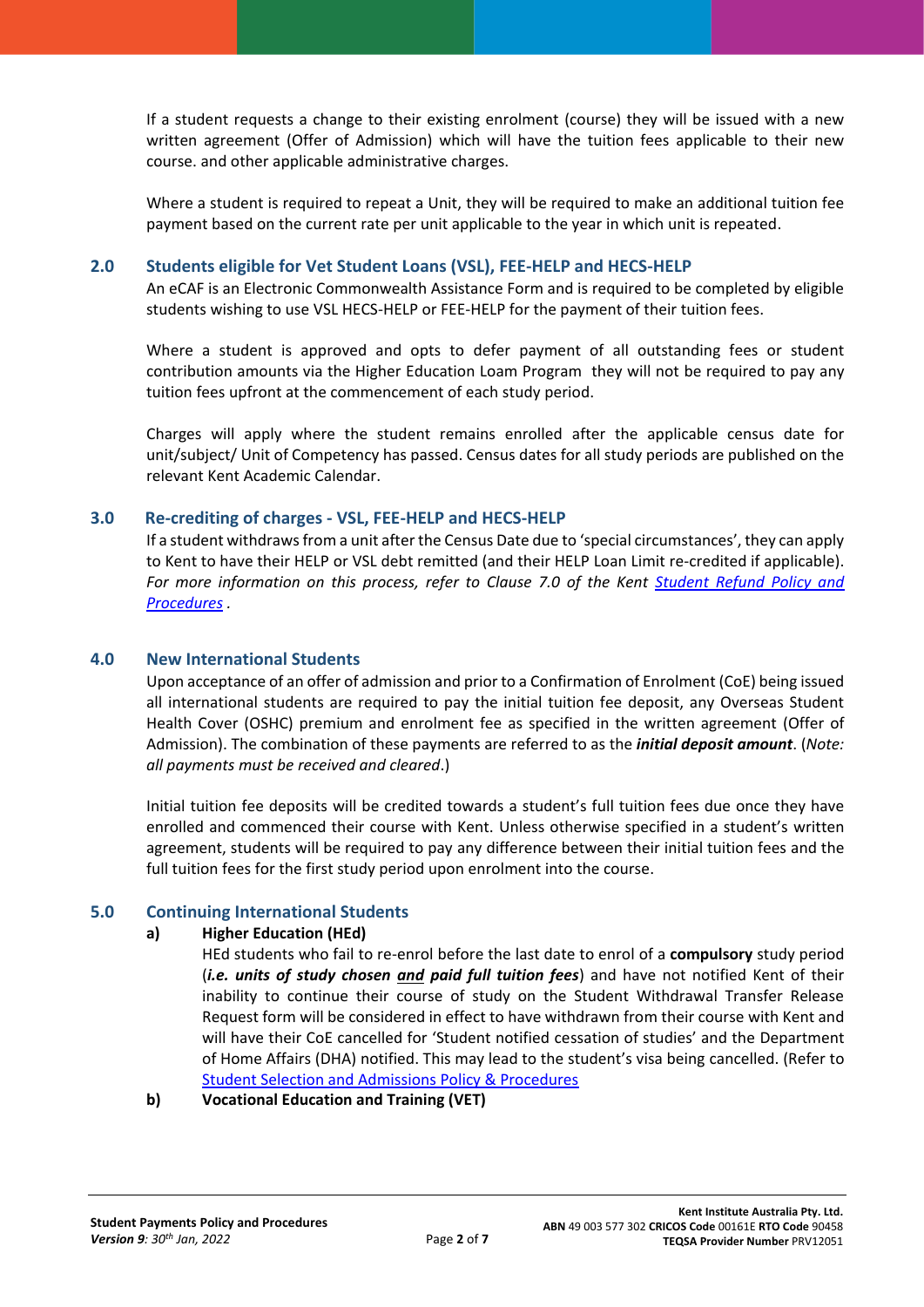VET students will be automatically enrolled in all study periods until completion of the course and will be expected to pay the tuition fees due, on time and in accordance with their written agreement. If a VET student is unable to continue the course, this must be notified in writing by completing a withdrawal request form prior to the census date of the applicable study period. *Refer to Student Withdrawal Transfer Release Request Form.* If a student has not informed Kent of withdrawal prior to the census date, the charges for that study period will be payable by the student.

#### **6.0 Late Payment Administrative Charges**

Students who do not pay all outstanding tuition fees for a study period within 7 (seven) days after the agreed tuition fee due date stipulated in the signed *Offer of Admission- Student Enrolment Agreement* will have a late payment administration charge of \$100 added to their Kent student account and may be excluded from classes they have not paid for (this fee is current at the date of Policy and may change - refer to the current [Student Ancillary Charges](https://kent.edu.au/kent3/wp-content/uploads/doc-student-ancillary-charges.pdf) for any update to this administration charge*).*

## **7.0 Requests for extension of time to pay fees**

Kent may approve an extension of time to pay tuition fees only under exceptional or compelling circumstances. The *Student Fee Extension Application* must be completed and submitted with documentary evidence.

Kent will consider requests for an extension of time to pay tuition fees on an individual case by case basis. Requests must be submitted in writing (*student email is acceptable*) on the *Student Fee Extension Application Form* and include documentation explaining the exceptional circumstances. Submissions can be made in person at the Kent Administration Reception or emailed to [StudentFinance@Kent.edu.au.](mailto:StudentFinance@Kent.edu.au) *Further information is available here:* [http://kent.edu.au/how-to](http://kent.edu.au/how-to-pay/)[pay/.](http://kent.edu.au/how-to-pay/)

- 1. Fee extensions are granted for a maximum of four (4) weeks from the Fee Due Date with approval by the designated authorised staff on the Kent *Student Fee Extension Application form.* Any fee extension request extending beyond a four (4) weeks duration will require approval from the Chief Executive Officer (CEO).
- 2. Any student receiving approval for a fee extension must pay an upfront **Fee Extension Administration Charge of \$100 upon submission** of the signed *Student Payment Schedule Agreement provided to the student by Student Services Unit.*

## **8.0 Reporting Students for Non-Payment of Tuition Fees**

Students who do not pay all outstanding tuition fees and applicable late payment fees within fourteen (14) days after the agreed tuition fee due date specified in either the Offer of Admission- International Student Enrolment Agreement or Student Payment Schedule Agreement will be sent a notification that Kent intends to cancel their enrolment for non-payment of fees. Students will only be fully reinstated into their course when all outstanding fees are paid. Kent will issue intent to cancel notices to students by Kent student e-mail and personal e-mail addresses (as provided to Kent). Students will be provided with twenty (20) working days in which to access Kent's internal appeal processes if they wish to appeal against Kent's decision to cancel their enrolment. The internal appeal outcome is final.

International students who do not remit full payment due or access Kent's internal appeals process within 20 working days of the notification, will have their CoE cancelled and the DHA notified. This may lead to their student's visa being cancelled. Kent refers cases of outstanding debt to an external debt collection agency for retrieval.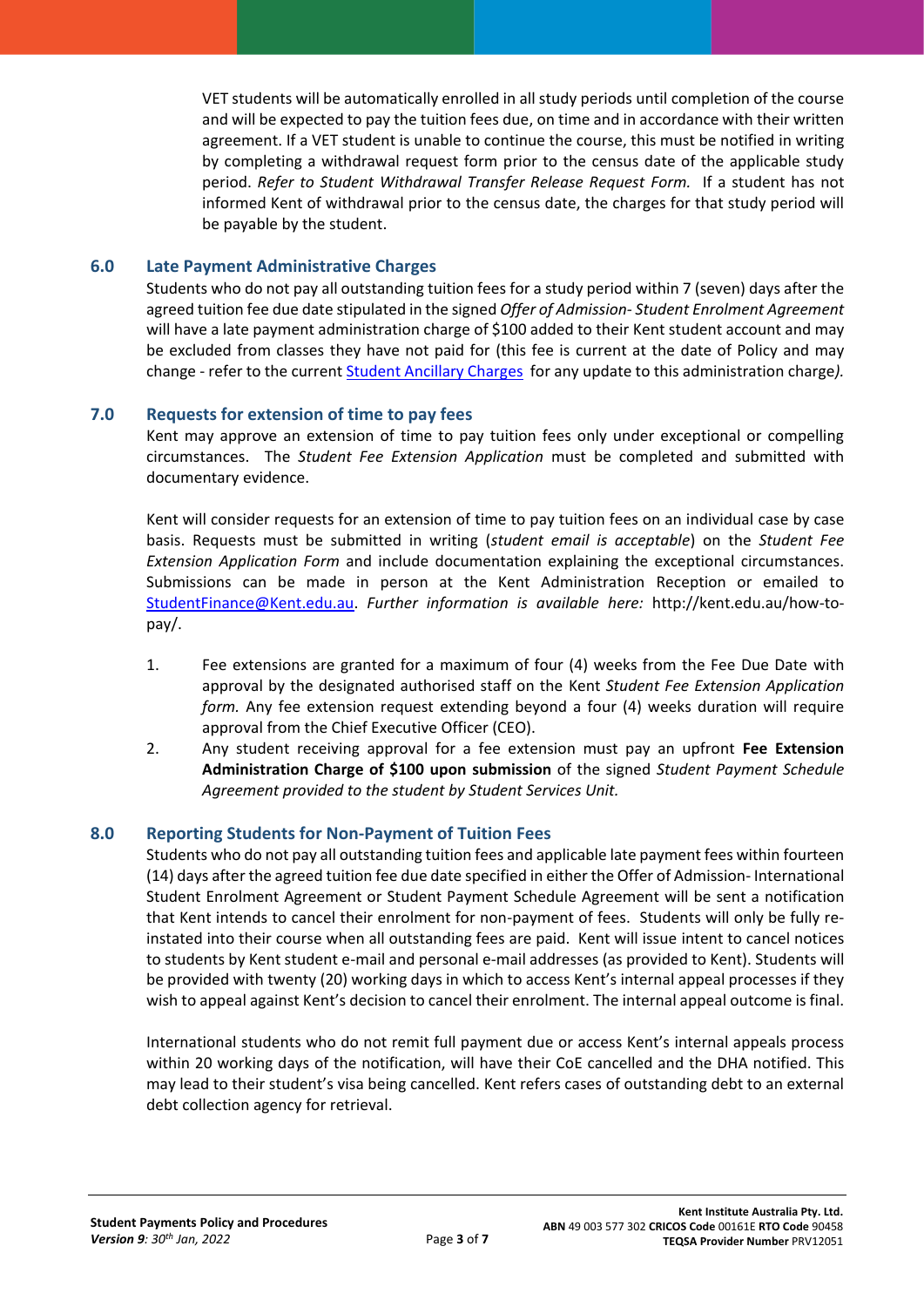## **9.0 Appeals Against Non-Payment of Fees Reporting**

## **a) Application process and considered grounds:**

Appeals against the institutions intent to cancel a student's enrolment for non-payment of fees will be processed within ten (10) working days from the date of lodgment and students will be notified of the outcome in writing, including the reasons for the decision. Appeals will only be considered in the following circumstances:

- i. They are received in writing on the **[Student Complaints and Appeals Form](https://kent.edu.au/kent3/wp-content/uploads/form-student-complaints-appeals-form.pdf) within** twenty (20) working days from the date of notification; *AND*
- ii. The student believes that Kent has miscalculated their fees and the money owing is being disputed. In this circumstance students may wish to attach proof of payment or evidence of other payments they have made in line with their most recent signed written agreement as supporting evidence; *OR*
- iii. Compassionate and/or compelling grounds supported by documentary evidence that explains why the students finances are affected and why they could not apply for a fee payment extension prior to class commencement, or why they are still unable to meet their payment requirements after the extended due date. The supporting documentation provided in this application must be sufficient enough for Kent staff to be able to accurately assess the validity of the exceptional or unusual circumstances and the ongoing impact this has had on the student's finances.

## **b) Successful Internal Appeals:**

Students who have a successful appeal outcome will either have their accounts corrected if the appeal was due to a miscalculation of fees owing, or will be granted an additional one (1) week extension to pay the outstanding fees due if in compassionate and/or compelling circumstances. If a student fails to finalise the outstanding payments within the extended period, they will be sent another notification of intent to cancel for non-payment of fees. During the second appeal period the documentation provided in the first appeal cannot be used as grounds for further consideration.

## **c) Unsuccessful Internal Appeals:**

Students who have an unsuccessful appeal outcome will be notified in writing the reason for this decision. This is the only avenue of internal appeal and the decision is final. Students will be reported for non-payment of fees as soon as practicable after the outcome has been communicated.

Kent's written communication to the student advising that the 'Internal Appeal' **is unsuccessful**, must also advise and provide information about the student's right to lodge an external appeal with the 'Overseas Students Ombudsman'.

The student must advise the Manager Student Services within **five (5) working days** from the date of written advice that the 'Internal Appeal' was refused if the student plans to lodge an external appeal.

A student who chooses to lodge an 'External Appeal must do so within **twenty (20**) **working days** from the date of written advice that the 'Internal Appeal' was refused.

The External Appeal process is detailed in the Kent [Complaints and Appeals Policy &](https://kent.edu.au/kent3/wp-content/uploads/policy-complaints-and-appeals-policy-procedures.pdf)  [Procedures](https://kent.edu.au/kent3/wp-content/uploads/policy-complaints-and-appeals-policy-procedures.pdf) Clause 9.0.*.* In addition, the student **must provide** the Manager Student Services with an acknowledgement letter/notice from the designated External Appeal authority that the student has chosen to submit the External Appeal application as soon as possible. The student must also inform Kent immediately upon receiving the outcome of the 'External Appeal', or if the student decides to withdraw their 'External Appeal'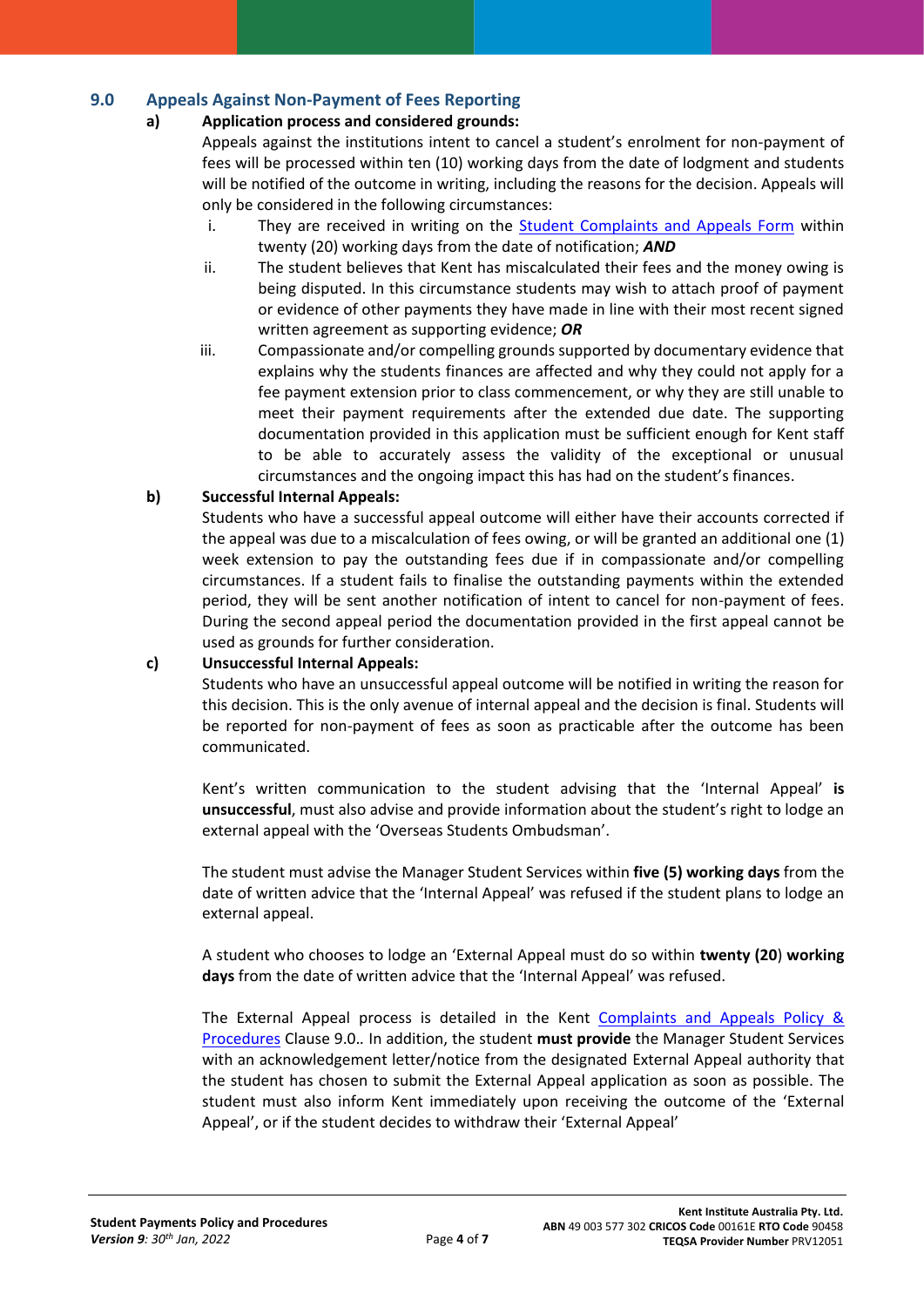#### **10.0 Administration Fees and Service Charges (Non Refundable)**

The following requests/ actions attract an administration or service charge as listed below:

| <b>Fee Type</b>                                      | <b>Scenario</b>                                                                                                                                                                                                                                                   | Amount                                               |
|------------------------------------------------------|-------------------------------------------------------------------------------------------------------------------------------------------------------------------------------------------------------------------------------------------------------------------|------------------------------------------------------|
| <b>International Student</b><br><b>Enrolment Fee</b> | Payable upon acceptance of an offer of admission for international<br>students only (there is no enrolment fee for domestic students)                                                                                                                             | \$250                                                |
| <b>Late Payment</b><br><b>Administrative Charges</b> | Payable when there is any outstanding balance remaining for<br>tuition fees due seven (7) days after the fee due date or as<br>stipulated in the Student Payment Schedule Agreement.                                                                              | \$100                                                |
| <b>Overseas Student Health</b><br>Cover (OSHC)       | Payable prior to the issuance of health cover confirmation if<br>requested by the student to have Kent arrange this on their<br>behalf. Variable fee applicable to BUPA's memberships costs<br>according to the year of commencement, duration and cover<br>type. | Variable fee<br>(as quoted on<br>Letter of<br>Offer) |
| <b>Fee Extension</b><br><b>Administration Charge</b> | Payable upon the student submitting a signed Student Payment<br>Schedule Agreement provided to the student by the Student<br>Services Unit staff.                                                                                                                 | \$100                                                |

For information on other ancillary charges that are subject to change, please refer to the [Student](https://kent.edu.au/kent3/wp-content/uploads/doc-student-ancillary-charges.pdf)  [Ancillary Charges.](https://kent.edu.au/kent3/wp-content/uploads/doc-student-ancillary-charges.pdf)

#### **11.0 Payment methods**

Payments can be made to Kent via **two (2) options**:

#### *Payment Option 1*

#### **Domestic Bank Transfers (within Australia)**

#### **Direct deposit or Electronic Bank Transfer**

Transfer fees directly into Kent's bank account notifying Kent of student ID number and name on the transaction description to track payment.

| Kent Institute Australia Pty Ltd              |
|-----------------------------------------------|
| 012-245                                       |
| 259444903                                     |
| ANZ (Australia and New Zealand banking group) |
| 212 Burwood Road, Burwood NSW 2134 Australia  |
| ANZBAU3M                                      |
|                                               |

#### *Payment Option 2*

#### **Overseas Bank Transfers**

#### **Online payments through Cohortpay**

Cohortpay offers many unique benefits to international students, including:

- Allowing you or your family members to make a secure transfer from almost any country, and in many cases, in your home currency;
- Offering a range of different payment methods; and
- Providing payment tracking from the minute you make the payment to when we receive your payment.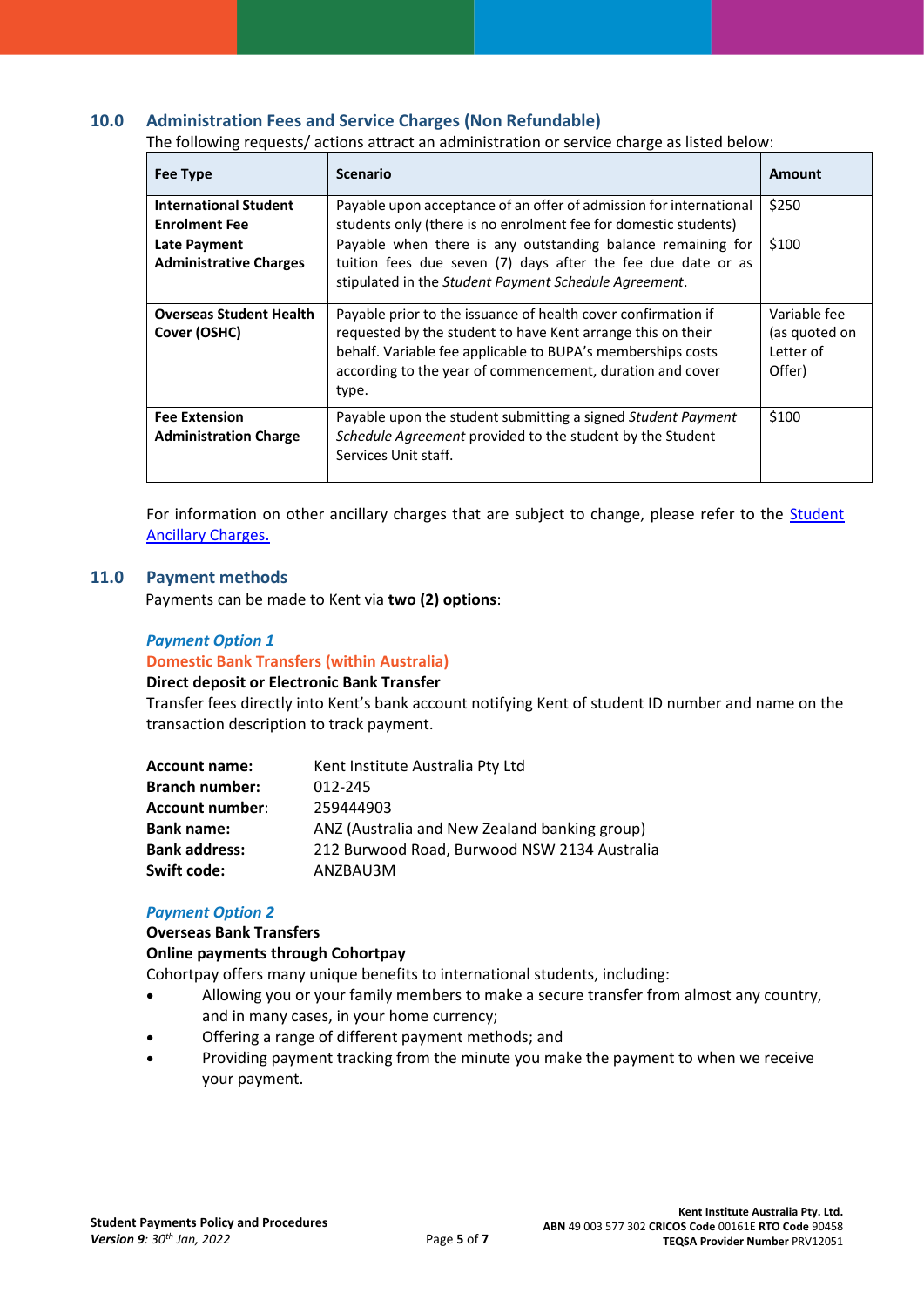#### **Fees and charges:**

- International bank transfer No fees incurred
- Domestic bank transfer \$40 AUD fee incurred per transaction (to avoid this fee you may prefer to transfer funds direct from your AUD bank account)

Full details of payment methods and Links to Cohortpay can be accessed via Website Link: [http://kent.edu.au/Applying/how-to-pay.](http://kent.edu.au/Applying/how-to-pay)

The student is responsible for keeping receipts of any payments of tuition fees or other fees.

#### **12.0 Consumer Protection**

This policy, and the availability of Complaints and Appeal processes (Refer to [Complaints and Appeals](https://kent.edu.au/kent3/wp-content/uploads/policy-complaints-and-appeals-policy-procedures.pdf)  [Policy and Procedures,](https://kent.edu.au/kent3/wp-content/uploads/policy-complaints-and-appeals-policy-procedures.pdf) does not remove the right of the student to take action under Australia's consumer protection laws.

#### **13.0 Retention of Records**

Kent will retain records of all written agreements as well as receipts of payments made by students under the written agreement for at least 2 years after the person ceases to be an accepted student.

| Document Title: Student Payments Policy and Procedures |                                                        |  |
|--------------------------------------------------------|--------------------------------------------------------|--|
| Date Compiled: 11 <sup>th</sup> February 2016          | By: Executive Manager Student Engagement               |  |
| Due Date for Review: July, 2022                        | <b>Website Access Permission: Public</b>               |  |
| Date Updated:                                          | <b>Reviewed by:</b>                                    |  |
| 5 <sup>th</sup> April, 2016,                           | <b>Executive Manager Student Engagement</b>            |  |
| 26th May, 2017                                         | <b>Executive Manager Student Engagement</b>            |  |
| 30 <sup>th</sup> October, 2017                         | <b>Executive Manager Student Engagement</b>            |  |
| 8 <sup>th</sup> October, 2018                          | <b>Executive Manager Student Engagement</b>            |  |
| 27 <sup>th</sup> November, 2018                        | Manager Governance Systems/AB Secretary                |  |
| 20th March, 2019                                       | <b>Executive Manager Student Engagement</b>            |  |
| 9th April, 2019                                        | <b>Executive Manager Student &amp; Campus Services</b> |  |
| 7 <sup>th</sup> May, 2019                              | <b>Executive Manager Student &amp; Campus Services</b> |  |
| 9th April, 2020                                        | <b>Executive Manager Student &amp; Campus Services</b> |  |
| 19th May 2021                                          | <b>Executive Manager Student &amp; Campus Services</b> |  |
| 30 <sup>th</sup> Jan, 2022                             | <b>Executive Manager Student &amp; Campus Services</b> |  |
| <b>Version Control Update (Current):</b>               | Approved by: Governing Board                           |  |
| Version 1 - 11 <sup>th</sup> February 2016             | <b>Meeting Date:</b>                                   |  |
| Version $2-5$ <sup>th</sup> April, 2016                | V1 - 24 <sup>th</sup> February, 2016                   |  |
| Version $3 - 26$ <sup>th</sup> May, 2017               | $V2 - 13$ <sup>th</sup> April, 2016                    |  |
| Version 4 - 30 <sup>th</sup> October, 2017             | $V5 - 3$ <sup>rd</sup> April, 2019                     |  |
| Version 5: 20 <sup>th</sup> March, 2019                | Approved by: Managing Director                         |  |
| Version $6 - 9$ <sup>th</sup> April, 2019              | $V3 - 7$ <sup>th</sup> June, 2017                      |  |
| Version $7-9$ <sup>th</sup> April, 2020                | $V4 - 30^{th}$ October, 2017                           |  |
| Version $8 - 26$ <sup>th</sup> May, 2021               | $CEO - 10th October, 2018$                             |  |
| Version 9 - 30 <sup>th</sup> Jan, 2022                 | $CEO - 27th$ November, 2018                            |  |
|                                                        | V6 CEO $-9$ <sup>th</sup> April, 2019                  |  |
|                                                        | $CEO - 30th$ April, 2019                               |  |
|                                                        | Executive Chair $-9$ <sup>th</sup> April, 2020         |  |
|                                                        | V8 Endorsed by CEO -2nd June 2021                      |  |
|                                                        | $V9 - 2nd February 2022$                               |  |
| <b>AMENDMENTS.</b>                                     |                                                        |  |

**AMENDMENTS:**